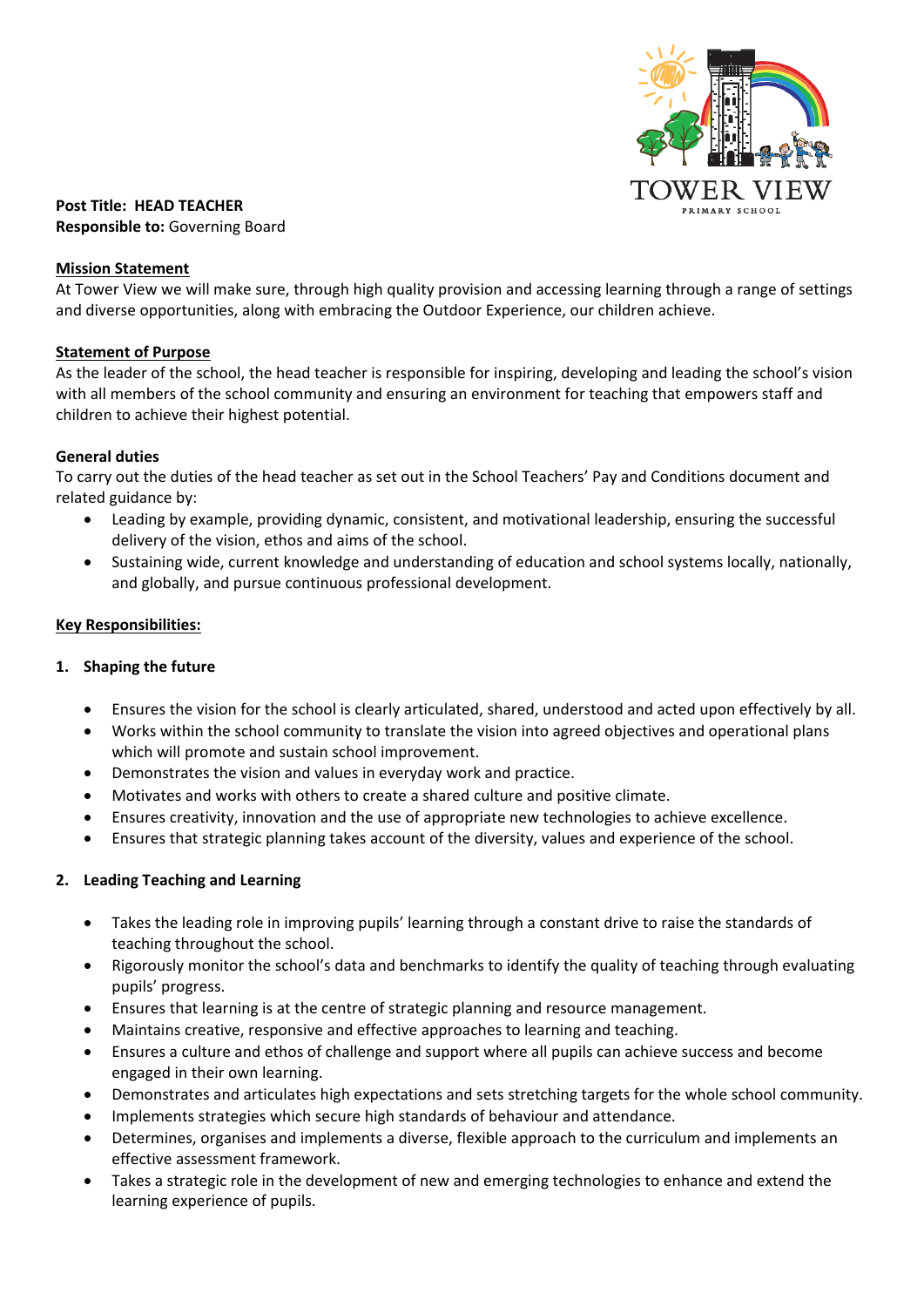- Monitors, evaluates and reviews classroom practice and promotes improvement strategies.
- Challenges underperformance at all levels and ensures effective corrective action and follow-up.

## **3. Promoting continual professional development and working with others**

- Promote and provide opportunities for the continuing professional development of all staff.
- Treats people fairly, equitably and with dignity and respect to create and maintain a positive school culture.
- Builds a collaborative learning culture within the school and actively engages with other schools to build effective learning communities.
- Develops and maintains effective strategies and procedures for staff induction, professional development and performance review.
- Ensures effective planning, allocation, support and evaluation of work undertaken by teams and individuals,
- Ensuring clear delegation of tasks and devolution of responsibilities.
- Acknowledges the responsibilities and celebrates the achievements of individuals and teams.
- Develops and maintains a culture of high expectations for self and for others and takes appropriate action when performance is unsatisfactory.
- Regularly reviews own practice, sets personal targets and takes responsibility for own personal development.
- Manages own workload and that of others to allow an appropriate work/life balance.

## **4. Managing the Organisation**

- Provides effective school management and continuously seeks to improve organisational policies and structures based on effective self-evaluation.
- Ensures that all safeguarding policies and procedures are in place and are acted upon by all staff and governors.
- Creates an organisational structure which reflects the school's values, and enables the management systems, structures, and processes to work effectively in line with legal requirements.
- Produces and implements clear, evidence-based improvement plans and policies for the development of the school and its facilities.
- Ensures that, within an autonomous culture, policies and practices take account of national and local circumstances, policies and initiatives.
- Allocates, controls and manages the school's financial and human resources effectively and efficiently to achieve the school's educational goals and priorities.
- Recruits, retains and deploys staff appropriately and manages their workload to achieve the vision and goals of the school.
- Implements successful performance management processes with all staff.
- Manages and organises the school premises and environment efficiently and effectively to ensure that it is used to enhance and meet the needs of the curriculum and health and safety regulations.
- Ensures that the range, quality and use of all available resources is monitored, evaluated and reviewed to improve the quality of education for all pupils and provide best value for money.
- Uses and integrates a range of technologies effectively and efficiently to manage the school.

## **5. Accountability**

- Effectively fulfils commitments arising from contractual accountability to the Governing Board
- Maintains and develops a school ethos which enables everyone to work collaboratively, share knowledge and understanding, celebrate success and accept responsibility for outcomes.
- Ensures individual staff accountabilities are clearly defined, understood and agreed and are subject to rigorous review and evaluation.
- Works with the Governing Board (providing information, objective advice and support) to enable it to meet its responsibilities.
- Develops and presents a coherent, understandable and accurate account of the school's performance to a range of audiences including Governors, parents and carers.